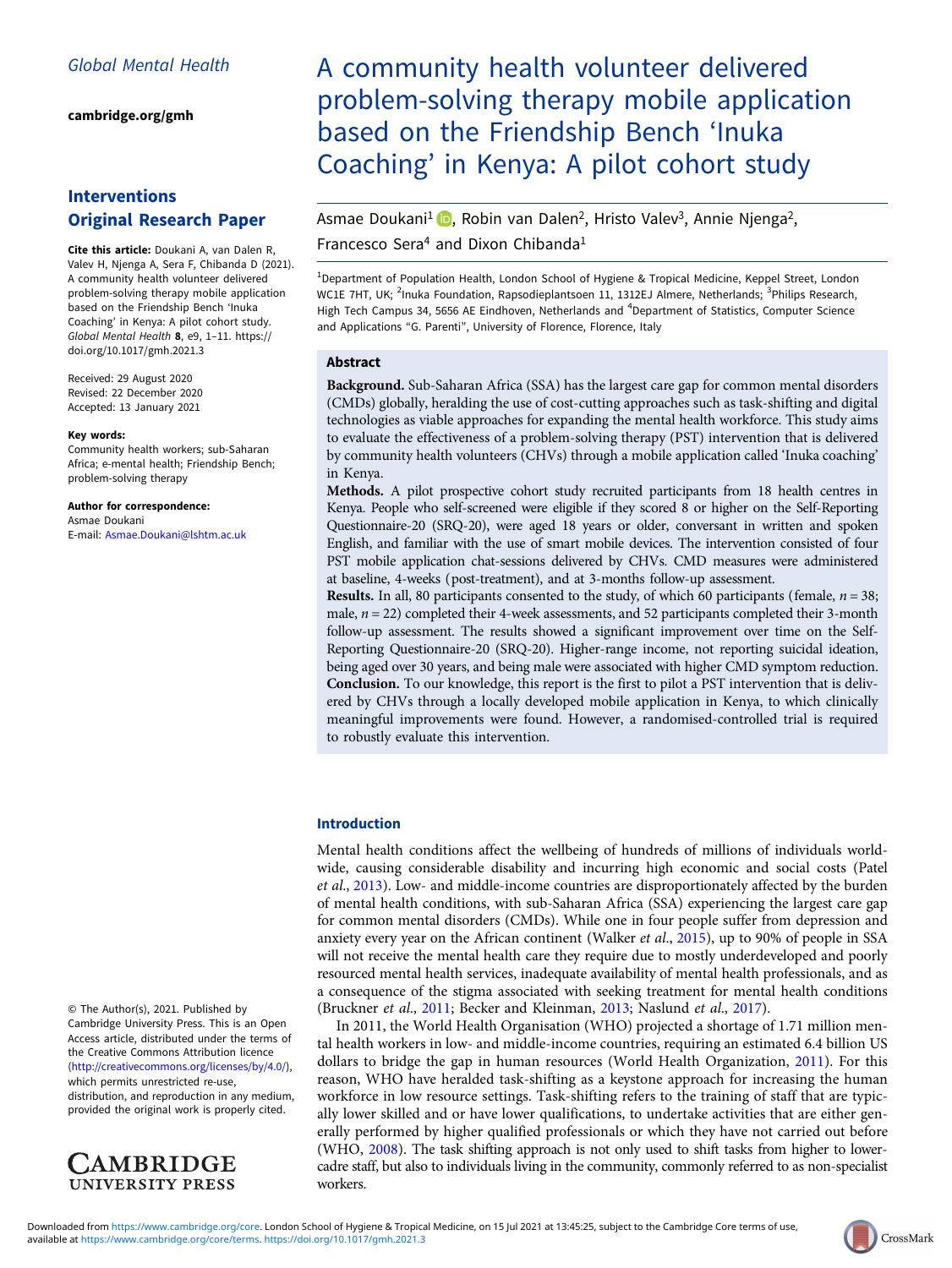In the past decade, the evidence-base for cost-effective interventions for mental health conditions in low- and middle-income countries has steadily increased (van Ginneken et al., [2013\)](#page-10-0). The literature on non-specialist worker delievered self-help training have found these interventions to be helpful in reducing symptoms of trauma, depression and anxiety disorders in low- and middle-income countries, including countries in SSA. A prime example is the Friendship Bench in Zimbabwe (Chibanda et al., [2016](#page-9-0)), in which community grandmothers where trained and supervised to deliver a problem-solving therapy (PST) intervention to treat CMDs. A randomised-controlled trial evaluating the Friendship Bench in 24 clinics in Harare found statistically significant improvements in depression, anxiety, quality of life and functioning among the 246 participants in the intervention arm, when compared to the control arm (Chibanda et al., [2016](#page-9-0)).

While task-shifting is championed for strengthening and expanding the workforce (Shah, [2011](#page-10-0); Seidman and Atun, [2017\)](#page-10-0), the use of technological innovations such as mobile devices and web-based platforms hold promise in reducing mental health care access barriers associated with stigma, cost of care and quality of service provision (Patel *et al.*, [2013](#page-10-0)). For example, the integration of digital technologies in mental health care may reduce the costs of delivering and accessing services, while also extending access in relation to time and location (Andersson and Titov, [2014;](#page-9-0) Knowles et al., [2014\)](#page-10-0).

Technological capacity is fast increasing in the African continent. The SSA region has the fastest growing mobile phone use and coverage in the world, in which 444 million unique mobile subscribers and 250 million smartphone connections were registered at the end of 2014 (GSMA, [2018\)](#page-10-0). The spread of inexpensive smartphones is likely to push internet penetration in the region to 50% within a decade (The Economist, [2015\)](#page-10-0). However, while the evidence for digital mental health interventions is gaining momentum globally, very few of these studies were conducted in low-income countries (Ndetei et al., [2007](#page-10-0); Anthes, [2016](#page-9-0); Abaza and Marschollek, [2017](#page-9-0)). A study comparing the literature on mobile health between high- and low- and middle-income countries found that while short message service solutions were prevalent across all country-income levels, mobile-app solutions were mostly used in high-income countries (Abaza and Marschollek, [2017](#page-9-0)). A narrative review on the use of digital technologies for treating and preventing mental health conditions in low- and middle-income countries found that the evidence largely came from acceptability and feasibility studies showing the potential effectiveness of online, text-messaging, and telephone support interventions. Out of the 49 studies identified in the systematic review,  $14\%$   $(n = 7)$  were from Africa, compared to Latin America (19; 29%), and south Asia (5; 10%). Moreover, the studies based in Africa primarily focused on people with serious mental health conditions, with none centred on preventive inter-ventions (Naslund et al., [2017\)](#page-10-0).

Considering the dearth of research on preventive digital mental health interventions in low- and middle-income countries, our study aims to evaluate the effectiveness of a PST intervention for CMDs, that is delivered by community health workers (CHVs) through a mobile application (app) in Kenya. To our knowledge, our study is the first to undertake this line of research in the SSA region. The objectives of the study are to carry out a prospective cohort study to understand: (a) the acceptability of the intervention by clients, (b) evaluate the difference in selfreported CMDs before and after the intervention, and (c) to

understand if sociodemographic variables predict improvements in CMD symptoms.

## **Methods**

## Setting and participants

A pilot prospective cohort study was carried out to evaluate a CHV-delivered PST mobile app intervention for people experiencing CMDs. In the second quarter of 2017, participants were recruited from 18, level III health facilities<sup>1</sup> in primary care services in the county of Ruiru, Kenya which covers a catchment population of 25 000. Ethical clearance was approved by the ICBE Secretary on behalf of the ICBE Board (2015-0032) on 14th February 2017 and the Amref Ethics and Scientific Review Committee on 10th April 2017 (KIAMBU/HRDU/ AUTHO/2017/04/10/Njenga A). The recruitment of participants was proceeded by a mental health campaign to promote knowledge around mental health and wellness and about the pilot study within the community and in level-III health facilities. The campaign involved three approaches. First, flyers were distributed to all patients and family members who visited the health centre. Second, healthcare providers in the centre were encouraged to talk about mental health and wellness and propose the study to all clients seeking preventive or curative health services. Third, CHVs who were not involved in the delivery of the intervention, were encouraged to talk about mental health and wellness, and psychological support during the routine 'dialogue days' held in the community. Potential participants were approached about the study at the health centre and at home by healthcare providers and members of the research team. Those interested in participating in the study were invited to self-screen at the health centre.

#### Inclusion criteria

The study included people who, scored 8 or higher on the Self-Reporting Questionnaire-20 (SRQ-20) (World Health Organization, [1994\)](#page-9-0), were aged 18 years or older, were conversant in written and spoken English, familiar and comfortable with the use of smart mobile devices (phone/tablet/touch-based screens), and were willing to attend the health facility for the intervention. People who attended the health centre to self-screen for the study were recompensed with a transport allowance of KSh 300 (the equivalent of £2.17 GBP in 2017). Participants who met the criteria and were willing to participate in the study provided written informed consent with the assistance of health professionals at the health centre. Participants were then asked to indicate their availability on a calendar to confirm their schedule for the four-week programme.

## Community Health Volunteers

CHVs working in the Community Health Strategy Unit, in the rural constituency of Kiu in Nairobi were recruited as 'coaches' on the programme. CHVs were appointed if they were able to speak and write English and if they owned a smart phone and

<sup>&</sup>lt;sup>1</sup>The health facilities (level III) offer standard primary care services, consisting of reproductive, maternal, neonatal and child health. Each facility is generally run by clinical officers and nurses and at least one doctor. Some of the services offered include, maternity in-patient services with a ward, curative services, laboratory services, pharmacy, TB clinics, diabetes and hypertension clinics, comprehensive care clinics for patients living with HIV, baby wellness clinics, antenatal and postnatal services and referrals to other facilities.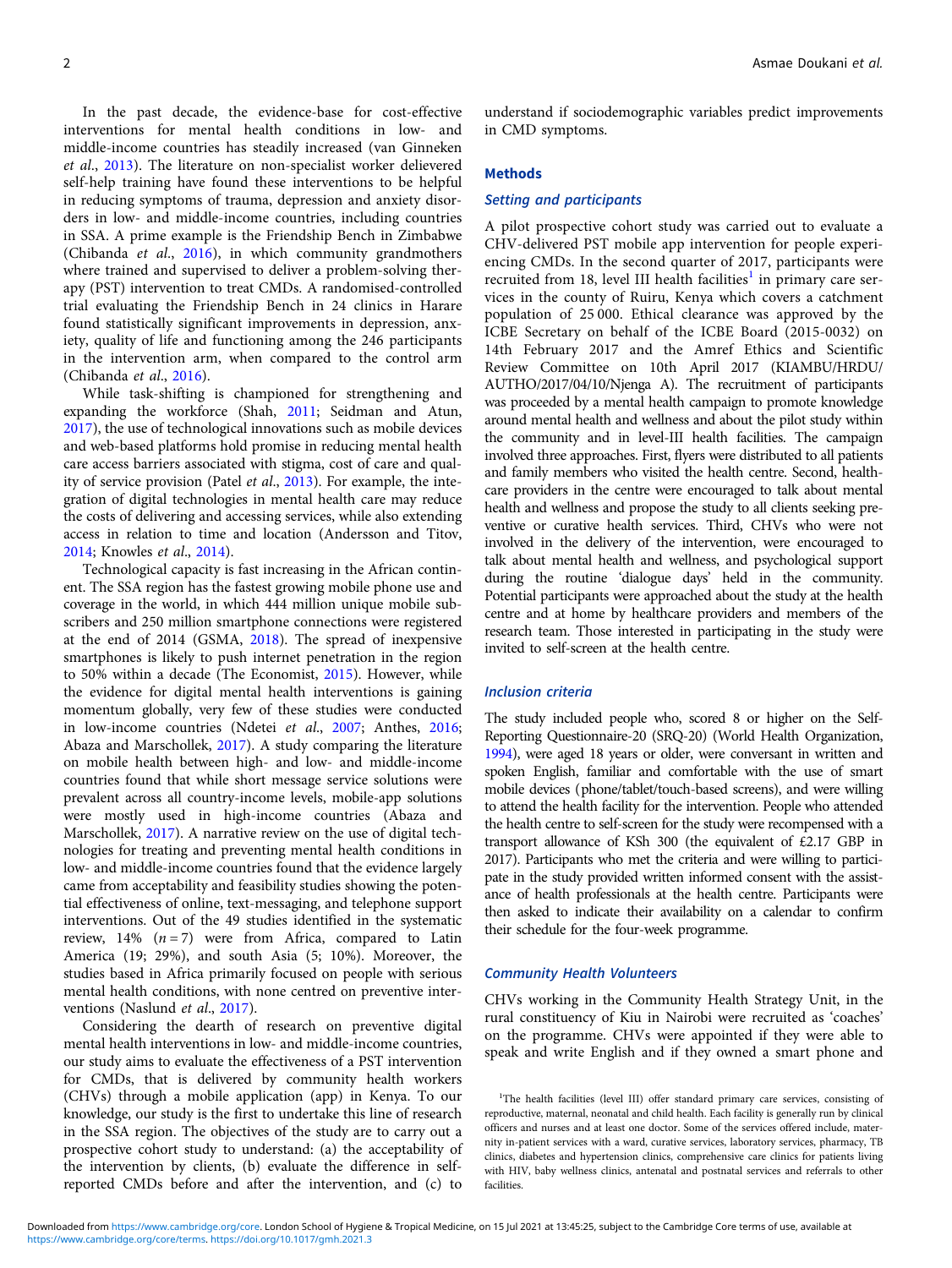regularly used it for communication.<sup>2</sup> Those who did not meet the criteria were excluded. From an existing pool of 15 CHVs community extension workers identified five suitable CHVs who were invited to a three-day training programme in the second quarter of 2017. CHVs were recompensed KSh 300 (the equivalent of around £2.17 GBD in 2017) per training session, and per coaching session on the programme. CHVs were trained to coach participants through the PST intervention on the Inuka mobile app by a senior training specialist who worked on the Friendship Bench (Chibanda et al., [2016\)](#page-9-0). The three-day training took place in the health centre and consisted of an introduction to PST (day 1), a step-by-step guide to PST (day 2), and mock practice session on delivering PST (day 3). CHVs were provided with standard text material to guide their interactions with the client on the app, and where encouraged to practice to ensure that their communication was spontaneous and steeped in contextual information provided by the client.

All five CHVs recruited were, female, aged between 33 and 42 years and at minimum had a secondary school education. One of the CHVs fell ill at the start of the pilot study and was unable to continue delivering the intervention. The remaining four CHVs continued their involvement until the end of the project. At the end of each day of the programme, a group session which included CHVs, a psychologist and a member of the research team was arranged to understand the CHVs experience of delivering the intervention and for supervision purposes. The outputs from these meetings were not documented systematically (e.g. survey, qualitative interviews etc.). During the course of the study, each CHV received two one-to-one sessions with a psychologist who provided them with personal mental health support.

## Inuka coaching

'Inuka', is a Swahili word meaning 'arise'. The Inuka coaching programme consisted of structured PST sessions that were delivered to clients through a text-based chat on a mobile-app. The intervention follows the structure of a low-intensity face-to-face PST intervention, which has in recent years been adapted to be delivered by non-specialist workers for the treatment of CMDs across a range of populations in the African and Asian continent (van Ginneken et al., [2013;](#page-10-0) Sijbrandij et al., [2016](#page-10-0)). The PST intervention was identified as a suitable approach for delivering via non-traditional formats such as telephone, due to it's simple step-by-step approach (Hoek et al., [2012](#page-10-0)).

The intervention consisted of four chat-sessions that were delivered through a chat-based service on an android device (Techno-M6S Android mobile version 4.4.2 KitKat/5.0 inches/ Dual-Sim/8 GB) in the health centre. A research assistant called participants to remind them of their appointment ahead of their session. Participants attended weekly or bi-weekly sessions at the health centre which were expected to last up to 60 minutes each. Participants were recompensed KSh 300 for travelling to the health centre. Participants completed their sessions in the health centre for three reasons. First, it was unclear if participants had access to a mobile device or the internet. Delivering the intervention in the health centre was therefore anticipated to reduce barriers to participation in the study. Second, holding the session in the health centre enabled participants to receive help in using the mobile app and in

resolving technical issues. Access to help was especially important given that the Inuka coaching app was still in the Beta phase (a complete app that may contain glitches). Third, not enough funds were available to allocate an android phone and a data plan to each participant recruited to the study.

CHVs delivered the intervention in the clinic, from a different part of the health centre to prevent meeting participants face-toface, to ensure their identity stayed anonymous. During the start of the project it emerged that the CHVs' personal mobile phones were not suitable for use in the study for several reasons. First, CHVs often used their phones for other purposes (e.g. personal, other work responsibilities etc.) which at times disrupted their sessions (e.g. incoming calls, messages). Second, their android phones often did not have enough battery-life to complete a typical session that was expected to last up to 60 mins. Moreover, the design of their mobile phones (e.g. screen, keypad) varied significantly and were not always suitable for delivering a chat-based service, leading to typographical errors. As a result, all coaches were provided with a standard android phone (Techno-M6S Android mobile version 4.4.2 KitKat/5.0 inches/Dual-Sim/8 GB), which they accessed at the health centre to ensure that a power supply was available. It was also discovered that CHVs heavily relied on standard text-scripts or material to deliver the intervention. Additional time to practice was therefore arranged in group supervision meetings.

The Inuka coaching intervention had four key features, (1) matching the client with the coach, (2) screening and support, (3) decision support for CHVs, (4) and promotion of psychological self-care, described in [Table 1.](#page-3-0) The role of the CHV involved providing participants with the tools to effectively identify and solve problems that arise in their life, to reduce psychological distress and enhance wellbeing. Coaches were required to follow the seven-step procedure outlined below.

## 1.1. Problem list

The coach helps the client identify a set of problems that are negatively impacting their mental health. Through a process of empathic listening, coaches attempted to gain an understanding of the client's problems across a range of different domains (e.g. work, wellbeing, relationships, financial, physical or spiritual). The coach demonstrates empathic and attentive listening through asking clarifying questions, validating the client's experiences, and through summarising the client's problems under a list called 'things to tackle'. Step 1 is generally carried out in the first session, however, the list can be amended in follow-up sessions if and when new information comes to light.

#### 1.2. Selecting a problem

The coach assists the client in selecting one problem to address in the session, through asking questions such as, 'which problem is the most important for you to resolve?' The client is also encouraged to evaluate the feasibility of directly solving the problem (e.g. through assessing how much control they have over a given situation or problem).

## 1.3. Goal setting

The coach helps the client to set a goal in relation to their selected problem, through asking questions such as, 'how would your life look like if you managed to solve this problem?' and through

<sup>&</sup>lt;sup>2</sup>At the beginning of the study, the CHWs' use of their personal phones to deliver the intervention was not found to be feasible. Android phones were made available for the CHVs to use in the health centre.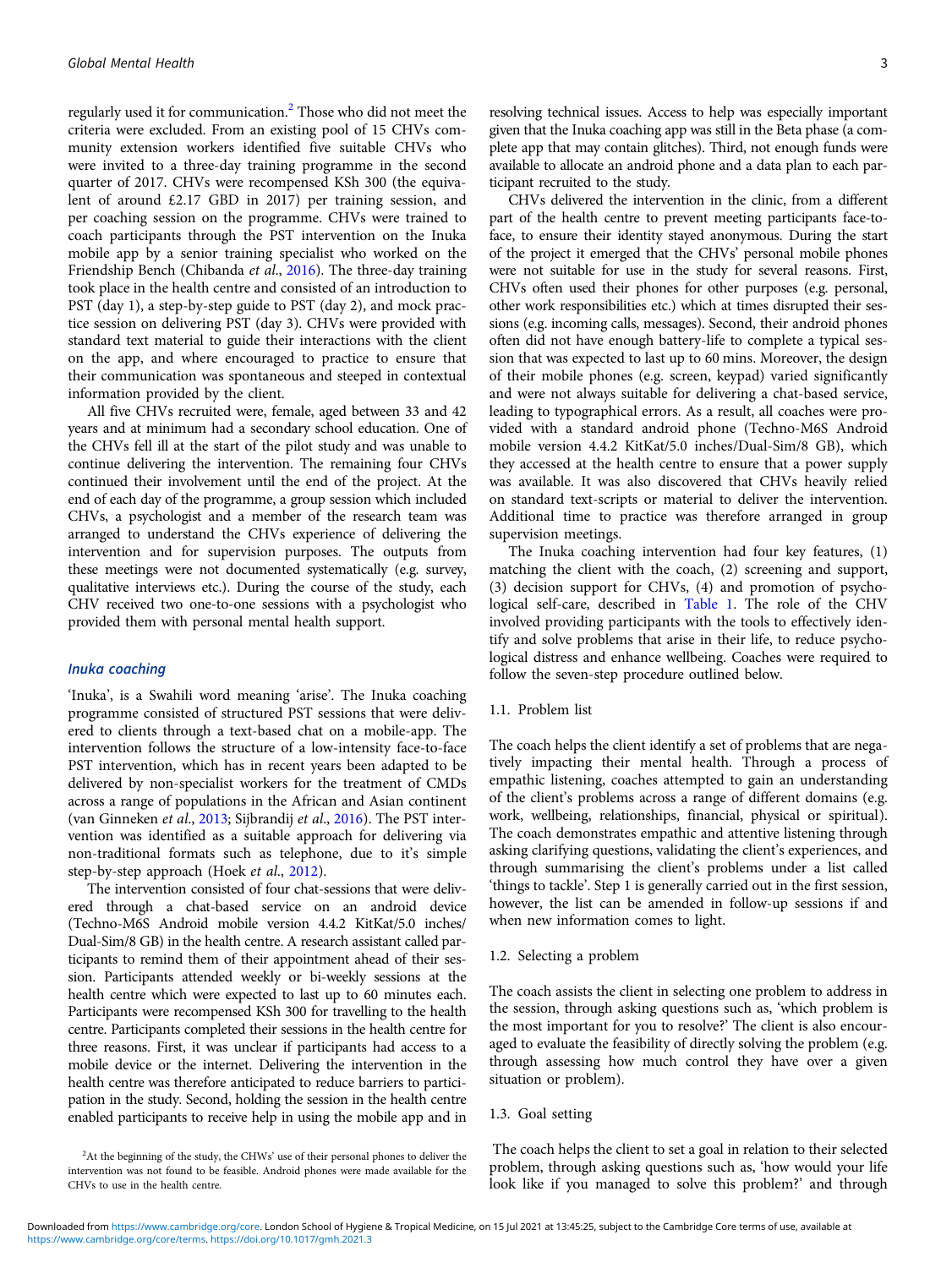#### <span id="page-3-0"></span>Table 1. A summary of the five principles of the Inuka coaching intervention.

| Principle                                 | Descriptions                                                                                                                                                                                                                                                                       |
|-------------------------------------------|------------------------------------------------------------------------------------------------------------------------------------------------------------------------------------------------------------------------------------------------------------------------------------|
| Matching                                  | Person seeking psychological support<br>(client) is matched with a service provider.                                                                                                                                                                                               |
| Screening and support                     | The client is screened for CMDs using the<br>SRQ-20 and is engaged in a structured<br>conversation based on PST via a text-based<br>chat with the service-provider.                                                                                                                |
| Decision support for<br><b>CHVs</b>       | The service-provider is provided with a set of<br>structured scripts on what to say in each step<br>of the intervention and how to build rapport<br>via text-based chat. The service provider fills<br>out an action plan which summarises the<br>clients problems and next steps. |
| Referral                                  | If the service provided is deemed<br>insufficient by the client or if the service<br>provider deems the client's presentation as<br>severe, the client is referred to a mental<br>health professional for diagnosis and<br>treatment with their consent.                           |
| Promotion of<br>psychological (self) care | The Inuka coaching app provdes<br>information and self-assessment services<br>that are contextualised for local settings to<br>lower the barriers for seeking help.                                                                                                                |

provding guidance on how to set goals that are specific, measurable, attainable, relevant and time-based (SMART).

#### 1.4. Brainstorming for solutions

The coach will then help the client to brainstorm solutions to their problem.

#### 1.5. Selecting a solution

The coach assists the client to assess the suitability of the solutions that they have brainstormed (e.g. exploring the pros and cons of each solution or listing their solutions in order of preference) and through empowering the client to select a solution to take forward and implement.

## 1.6. SMART action plan

The coach then guides the client in developing a SMART action plan. During the formulation of the action plan, the coach will also help the client to think through possible barriers to implementing their plan, and how such barriers can be overcome. The session ends by reviewing steps 1−6, and by providing the client with a wellbeing plan.

1.7. Evaluation of the action plan

The final step involves evaluating the success of the action plan, which typically takes place in the second session. If the action plan was effective in addressing the client's problem, the coach proceeds to guide the client through another problem. If the solution was ineffective, the coach will use the same session to explore with the client why the solution was ineffective. The coach and the client will then either revise or develop a new action plan.

#### Design and development of Inuka coaching

The design, development and evaluation of Inuka coaching was undertaken through a close collaborations between the commercial and academic sectors. A working prototype of the platform was developed and tested between 2015 and 2016 by Philips in collaboration with the University of Zimbabwe. The design, development and testing of the Inuka app will be outlined in another paper. The pilot study data was collected while the platform was owned by Philips. Currently, the Inuka platform is independent of Philips and is a social enterprise start-up owned by author RvD (inuka.io). Informal academic collaborations have been extended to the London School of Hygiene and Tropical Medicine. At present, the Inuka platform is a guided self-help mental health prevention intervention with therapeutic effects, and is not a medical device.

## **Measures**

Participants were assessed at baseline, at the end of the intervention (4 weeks), and at the 3-months follow-up assessment.

## Primary outcome

## CMD symptoms

The self-reporting questionnaire-20 (SRQ-20) is a 20-item selfreport screening tool that was developed by the World Health Organisation (World Health Organization, [1994\)](#page-9-0). Questionnaire items are responded to through a dichotomous yes/no response options to indicate if symptoms across four scales; anxiety and depression, somatic symptoms, reduced vital energy, and depressive thoughts,were present or absent in the past month. All yes responses were totalled to produce a composite score. Higher scores indicate a higher presence of symptoms. The SRQ-20 has been validated in clinical populations in Kenya (Dhadphale et al., [1983](#page-9-0)). The questionnaire was primarily developed for use in primary health care settings, especially in low- and middleincome countries. The SRQ-20 was administered at baseline, during the last session of the intervention (4 weeks) and at the 3-months follow-up assessment.

#### Secondary outcome

#### **Depression**

The Patient Health Questionnaire (PHQ-9) (Kroenke et al., [2001](#page-10-0)) is a 9-item self-report scale that assesses the presence of symptomatic criteria of a major depressive episode and the severity of each symptom over the last two weeks. The frequency of each symptom is evaluated through a 4-point Likert scale, from 0 (not at all) to 3 (nearly every day). Total scores range from 0 to 27 with higher scores indicating greater depression severity. The PHQ-9 has been shown to have good psychometric properties (Wittkampf et al., [2000;](#page-10-0) Kroenke et al., [2001\)](#page-10-0). The PHQ-9 was administered at baseline, post treatment (4 weeks) and at the 3-months follow-up assessment (Monahan et al., [2009\)](#page-10-0).

## Anxiety

GAD-7 (Spitzer et al., [2006\)](#page-10-0) is a 7-item self-report scale used to screen for Generalised Anxiety Disorder in primary care settings. Each items is scored on a four-point scale (from zero to three) with total scores ranging from 0 and 21 and higher scores reflecting greater anxiety severity. The cut-off scores for mild, moderate and severe anxiety symptoms are 5, 10 and 15, respectively. The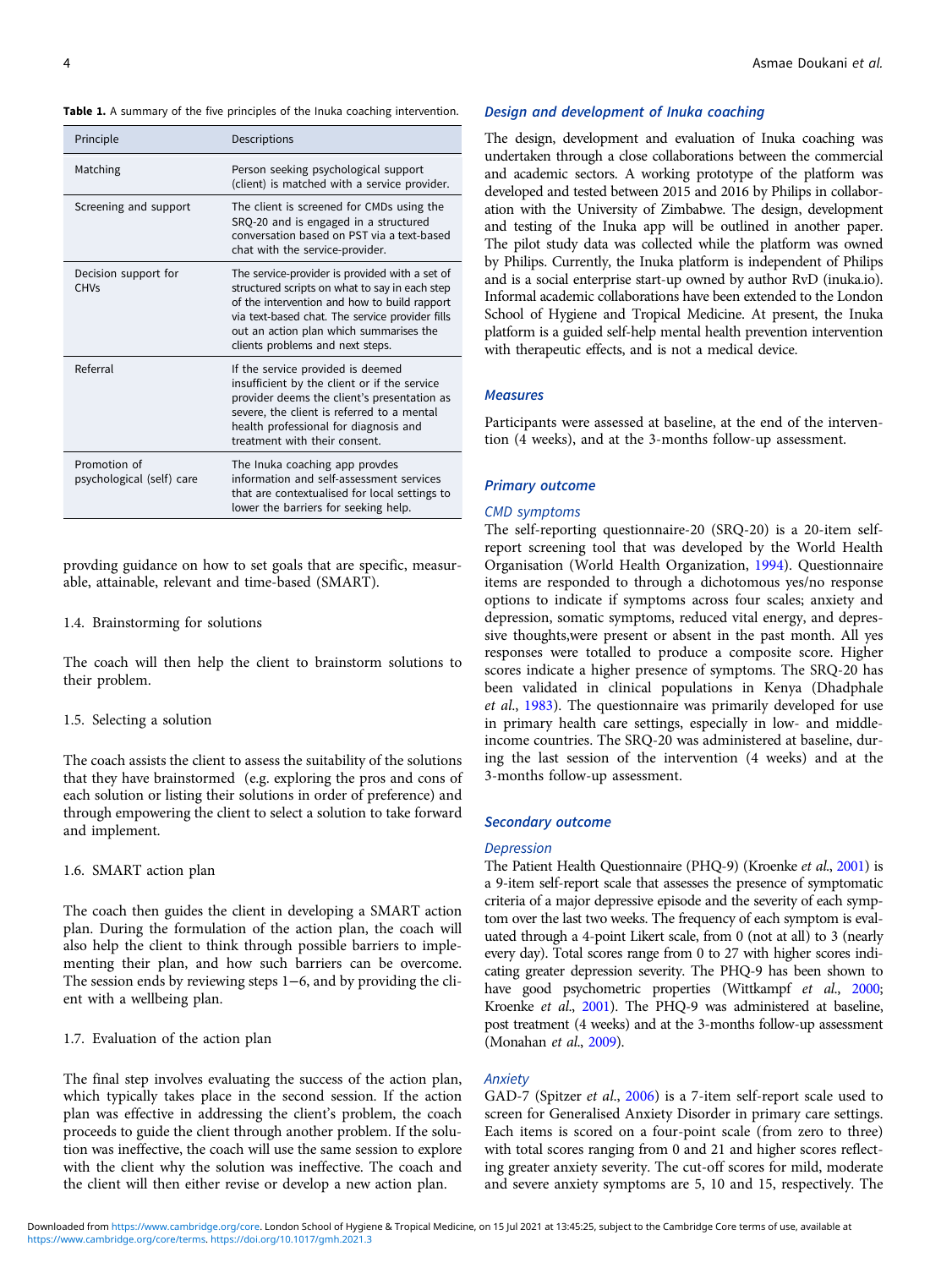GAD-7 was validated in the SSA region (Chibanda et al., [2016\)](#page-9-0). The Internal consistency of the scale was estimated at 0.92 and convergent validity was established by means of correlations with two other anxiety measures (Spitzer et al., [2006](#page-10-0)). The GAD-7 was administered at baseline, post-treatment (4 weeks) and at the 3-months follow-up assessment.

#### Other forms

#### Sociodemographic

Demographic data on gender, age (captured through five age brackets), educational attainment and income were collected at baseline assessments.<sup>3</sup>

## Trauma checklist

The Confounders questionnaire is a checklist of nine potentially traumatic events experienced in the past 30 days (e.g. 'Have you lost your loved one') which are responded to with a dichotimous 'Yes' or 'No' response option. The number of 'yes responses' were tallied for each participant and per item on the questionnaire. The questionnaire was administered at baseline assessments.

## Session and programme rating questionnaires

The session and programme rating questionnaire is an 8-item self-report scale measuring satisfaction with the Inuka coaching intervention. Items were rated by the participant on a scale of 1–4 with total scores ranged between 8 and 23. Satisfaction with the intervention were indicated on separate forms for the session with the CHV and the programme mobile app. Higher responses on the scale indicated greater satisfaction with the session and the programme.

#### Statistical analysis

Growth models using multilevel modelling on Python (version 3.6.10) (Python Software Foundation, [2019\)](#page-10-0), a programming language software, was used to analyse the continuous outcome data (SRQ-20 scores). Growth modelling was used to model change rate over time while taking into account possible nonindependence of repeated measurement by incorporating random effects. Baseline variables of changes over time were modelled with an interaction term between the predictor and the dummy variable that model the time effect (baseline and 3-month follow-up assessments). Multiple linear regression models were performed on Rstudio (version 1.1.456) (RStudio Team, [2018\)](#page-10-0), to investigate if age, gender, income, marital status, suicidal ideation were associated with pre- and post-therapy score changes for using the SRQ-20, PHQ-9 and GAD-7 self-reported questionnaires. A complete case analysis approach was used in the study.

## Results

## Participant characteristics

A total of 240 people were approached about the study, of which 67.5% (n=162) agreed to be screened and 32.5% (n=78) refused to take part in the study. The reasons for refusal included, not having working hours that were compatible with the opening hours of the health centre (9 am−4 pm); not being able to use the intervention at home; and not being comfortable or interested in engaging with the programme. The reasons for refusal were not quantified, therefore we do not know the prevalence of the reasons for refusal. Of the 162 people screened, a total of 80 people (49%) were eligible for participation, while the remaining 82 people (51%) did not meet the inclusion criteria and were therefore excluded. Of the 80 people consented and enrolled to the study 20 (25%) participants were lost to follow-up assessments at 4 weeks. 60 participants completed the SRQ-20 questionnaire, while fewer participants completed GAD-7 ( $n = 44$ ) and PHQ-9 ( $n = 43$ ) at 4 weeks. In total, 52 (65%) of all consenting participants completed their 3-month follow-up assessments, while eight participants (10%) were lost to the 3-months follow-up assessment. A consort flow diagram of recruitment and assessment in the study can be found in [Fig. 1](#page-5-0).

Participants were mostly female, aged between 21 and 30 years, single, secondary school educated, in paid employment, and living on an income of less than KSh. 10 000 (the equivalent of £72 GBD in 2017) per annum (p/a). The most prevalent reason attributed to seeking treatment, as reported on the Confounders questionnaire was, experiencing 'relationship issues with family' (50%), feeling 'heartbroken' (48%), and 'losing a relative or losing a job' (45%) (see [Table 2,](#page-6-0) for full participant characteristics and a breakdown of the reasons for seeking treatment). Participants reported finding out about the study through friends, relatives, and the health professionals leading the mental health campaign in the waiting-bay of the health centres.

#### Session completion

In all, 60 participants completed all four sessions of Inuka coaching in which an average of 41.79 minutes was spent during each session. On average men spent 1.56 minutes longer than women. Online Supplementary Table 1 reports the average time spent in minutes in each session by gender.

## Satisfaction with the Inuka coaching session and programme

After the final session, participants rated the Inuka coaching session with the CHV and programme app on a variable scale of 1–4, with a higher number indicating greater satisfaction. The most common rating for each item was a 4 (highest rating of satisfaction), accounting for 48%–99% of all item responses. All participants indicated that they would definitely (a score of 4) or generally (a score of 3) recommend the programme to a friend. And all but one participant said that they would definitely come back to the programme if they had to seek help again (score of 4). These findings suggest that participants were highly satisfied with the CHVs delivering the intervention and the programme app. The average rating per question for the coaching session and programme are presented in online Supplementary Table 2.

## Paired samples t tests

A paired samples  $t$  test was calculated to investigate if there was a difference in mean scores between pre- and post-treatment scores on the SRQ-20, PHQ-9 and GAD-7 questionnaires. The findings indicated that there was a significant difference between pre- and post-scores on the SRQ-20,  $(t(59) = 6.94, p < 0.001)$ , PHQ-9  $(t(27) = 3.98, p < 0.001)$ , and GAD-7  $(t(27) = 3.33, p < 0.001)$ . The

<sup>&</sup>lt;sup>3</sup>The 'Confounders' questionnaire, and the 'satisfaction with the Inuka coaching session and programme' questionnaire were not psychometrically validated. The data provided through these questionnaires were only used for descriptive purposes and were not used in the main analysis.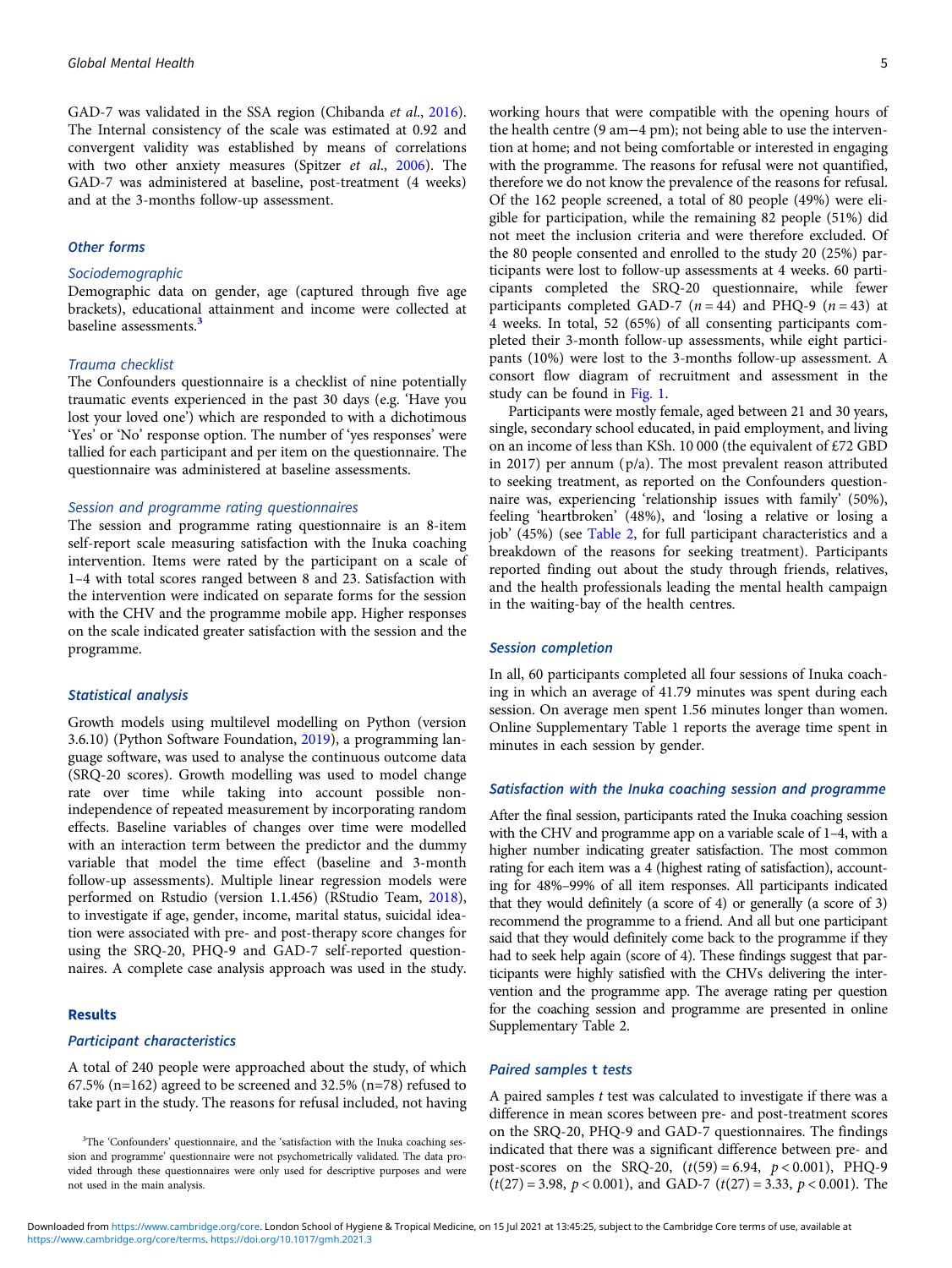<span id="page-5-0"></span>

Fig. 1. Consort flow diagram of participant recruitment and assessment in a cohort pilot study.

corresponding means and standard deviations can be found in [Table 3](#page-7-0).

#### Random effects model

A multivariate multilevel growth model was fitted using pre- and post-measurement of the SRQ-20 as the dependent variable. SRQ-20 scores decreased on average by 0.53 scores in relation to time (baseline and three-month follow-up assessment points) <0.001) (95% CI: −3.954 to −2.636), while controlling for age, gender, marital status, educational status, income and suicidal ideation.

## Baseline variables and SRQ-20 change score coefficients

A multiple linear regression investigating if age, gender, income, marital status and suicidal ideation level at baselinewere associated with SRQ-20 change scores, while adjusting for baseline SRQ-20 scores, is reported in [Table 4](#page-8-0). The model was significant, with all variables included in the model accounting for 25% of the variance in SRQ-20 change scores. Income was significantly associated with SRQ-20 scores, suggesting that participants with a higher range-income (earnings more than KSh. 10 000 p/a) experienced a higher decrease in SRQ-20 scores compared to those with a lower-range income (below KSh. 10 000 p/a). Suicidal ideation level was also significantly associated with SRQ-20 change scores, in which participants who did not express suicidal ideation experienced a higher decrease in SRQ-20 scores compared to participants who reported suicidal ideation.

#### Baseline variables and PHQ-9 change score coefficients

A multiple linear regression investigating if age, gender, income, marital status and suicidal ideation level at baseline were associated with PHQ-9 change scores, while adjusting for baseline PHQ-9 scores, is reported in [Table 4.](#page-8-0) The model was significant, with all variables accounting for 57% of the variance in PHQ-9 change scores. Age was found to be significantly associated with PHQ-9 change scores, suggesting that a higher PHQ-9 score decrease was observed for participants above 30 years compared to participants who were 30 years of age or younger. Suicidal ideation was significantly associated with PHQ-9 change scores, suggesting that a PHQ-9 score decrease was higher in participants who did not express suicidal ideation compared to those who did.

## Suicidal ideation

To further examine the finding that suicidal ideation level predicted PHQ-9 score change, a McNemar test was carried out to investigate if there was a difference in proportion in the suicidal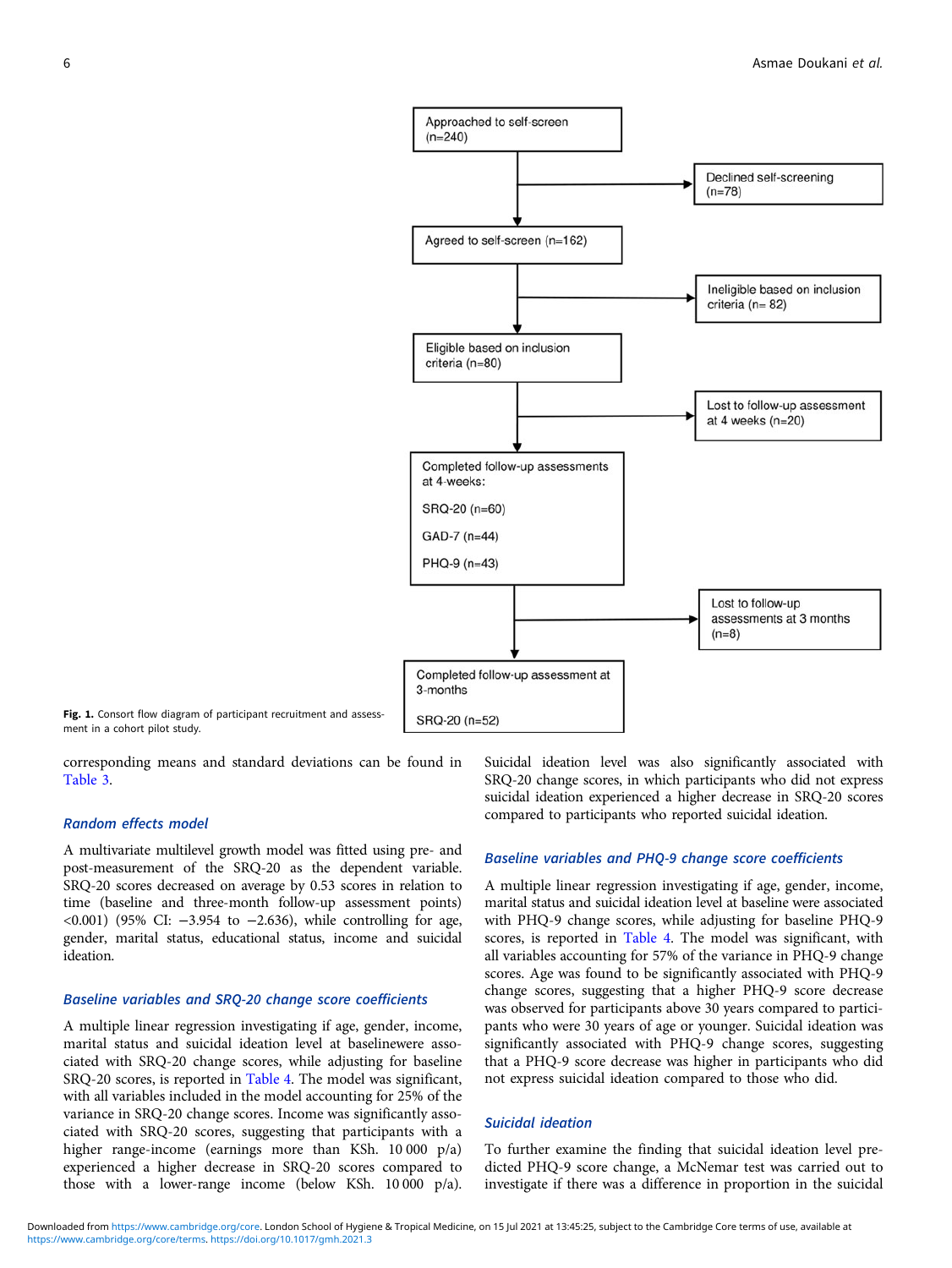<span id="page-6-0"></span>Table 2. Baseline characteristics of participants enrolled on the study  $(N = 60)$ . Figures are numbers (percentages) of participants unless otherwise indicated.

| <b>Baseline characteristics</b>                                                                                             | N(%)    |
|-----------------------------------------------------------------------------------------------------------------------------|---------|
| Gender                                                                                                                      |         |
| Female                                                                                                                      | 38(63)  |
| Male                                                                                                                        | 22(37)  |
| Age group <sup>a</sup>                                                                                                      |         |
| 20 year old or younger                                                                                                      | 5(8)    |
| 21-30 years old                                                                                                             | 37(62)  |
| 31-40 years old                                                                                                             | 12(20)  |
| 41-50 years old                                                                                                             | 5(8)    |
| 51 years old or older                                                                                                       | 1(2)    |
| Marital status <sup>b</sup>                                                                                                 |         |
| Single                                                                                                                      | 33(55)  |
| Married                                                                                                                     | 22 (37) |
| Divorced or separated                                                                                                       | 5(8)    |
| Level of education <sup>c</sup>                                                                                             |         |
| No formal education                                                                                                         | 1(2)    |
| Primary school                                                                                                              | 9(15)   |
| Secondary school                                                                                                            | 24 (40) |
| College or tertiary intuition                                                                                               | 21 (35) |
| University degree                                                                                                           | 5(8)    |
| Income                                                                                                                      |         |
| Less than KSh. 10000                                                                                                        | 46 (77) |
| More than KSh. 10000                                                                                                        | 14(23)  |
| <b>Occupational status</b>                                                                                                  |         |
| Employed                                                                                                                    | 26(43)  |
| Unemployed                                                                                                                  | 22(37)  |
| House-wife                                                                                                                  | 7(12)   |
| Student                                                                                                                     | 5(8)    |
| Suicidal <sup>d</sup>                                                                                                       |         |
| Yes                                                                                                                         | 15(25)  |
| No                                                                                                                          | 45 (75) |
| Trauma checklist <sup>e</sup> ( $n = 46$ )                                                                                  |         |
| Lost your loved one                                                                                                         | 13 (28) |
| Lost or any of your close relative lost his/her job                                                                         | 20(43)  |
| Heartbroken                                                                                                                 | 22 (48) |
| Relation issues with family member or relative?                                                                             | 23 (50) |
| Undergoing some treatment or has been ill for some time (e.g. heart failure, HIV/AIDS, diabetes)? <sup>f</sup>              | 9(20)   |
| Family member or relative undergoing some treatment or has been ill for some time (e.g. heart failure, HIV/AIDS, diabetes)? | 19 (41) |
| Facing challenges with substance/drug abuse?                                                                                | 2(4)    |
| Family member or relative currently facing challenges with substance/drug abuse?                                            | 17 (37) |
| Experienced a traumatic event?                                                                                              | 17 (30) |
| Other issue that has caused you distress?                                                                                   | 19 (41) |

Note: S.D. = standard deviation, IQR = Inter-quarter-range.

Some baseline characteristics were merged for the analysis:

a<br>20 years of old and younger, and 21–30 years old were merged to form a new category '30 years and below' (n=42). All other categories were merged to form a second '31 years of age or older' category"  $(n = 18)$ .

 $b$ Single, divorced and separated categories were merged to form a new category 'single' (n=38), while 'married' stayed the same (ie.  $n = 22$ ).

 $^{\circ}$ No formal education, primary school, secondary school categories were merged to form a new category 'secondary school or below' ( $n = 34$ ), while college or tertiary institution and university degree were merged to form a second category 'college or university educated' ( $n = 26$ ).

dSuicidal ideation level was assessed at baseline through item 17 of the SRQ-20 questionnaire ('thinking of ending life') which is responded to with either a 'yes' indicating presence, and 'no' indicating absence.

e Reason for seeking treatment was assessed through the Confounder's questionnaire. Only 46 participants completed this questionnaire.<br><sup>fan</sup>e ut of the 46 people who completed the Confounders questionnaire previded a respo

45 out of the 46 people who completed the Confounders questionnaire provided a response for this item.

[https://www.cambridge.org/core/terms.](https://www.cambridge.org/core/terms) <https://doi.org/10.1017/gmh.2021.3> Downloaded from [https://www.cambridge.org/core.](https://www.cambridge.org/core) London School of Hygiene & Tropical Medicine, on 15 Jul 2021 at 13:45:25, subject to the Cambridge Core terms of use, available at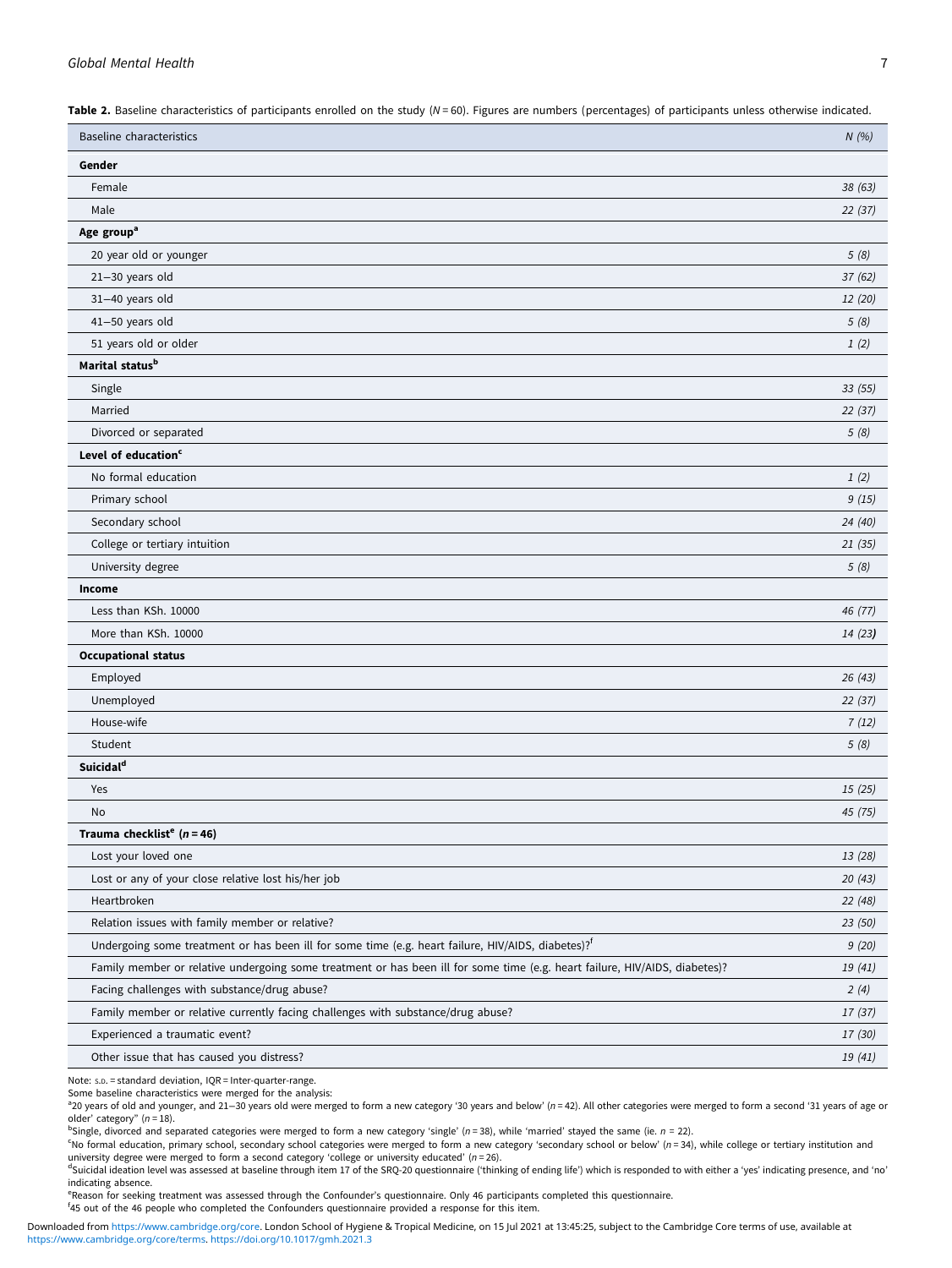<span id="page-7-0"></span>Table 3. Mean, standard deviation and range for the SRO-20, PHO-9 and GAD-7 for pre- and post-treatment.

|                   | Pre-treatment |      |      | Post-treatment |  |
|-------------------|---------------|------|------|----------------|--|
|                   | M             | S.D. | M    | S.D.           |  |
| $SRO-20 (n = 60)$ | 12.13         | 2.75 | 7.50 | 5.33           |  |
| PHQ-9 $(n = 43)$  | 11.86         | 6.28 | 6.62 | 6.13           |  |
| GAD-7 $(n = 44)$  | 11.89         | 4.72 | 7.00 | 6.65           |  |

Note: S.D. = standard deviation, SRQ-20 = Self-reporting Questionnaire-20; PHQ-9=Patient Health Questionnaire-9 and GAD-7 = General Anxiety Disorder-7.

ideation reported in item 9 of the PHQ-9 questionnaire ("Thoughts that you would be better off dead, or of hurting yourself in some way?"), between baseline and 4-weeks. Anyone scoring more than 0 (1–3) on the four-point scale were coded as a 1 to indicate the presence of suicidal ideation, and everyone scoring 0, were coded as 0 indicating absence of suicidal ideation. The McNemar test showed that the pre- and post-tests proportions were not different  $(\chi^2(1, N=29) = 1.22, p = 0.25)$ .

#### Baseline variables and GAD-7 change score coefficients

A multiple linear regression investigating if age, gender, income, marital status and suicidal ideation level at baseline were associated with GAD-7 change scores, while adjusting for baseline GAD-7 scores is reported in [Table 4.](#page-8-0) The model was significant, with all variables accounting for 46% of the variance in GAD-7 change scores. Gender was significantly associated with GAD-7 change scores, in which male participants observed a higher decrease in GAD-7 scores, compared to female participants. The association between income and GAD-7 scores was close to reaching statistical significance ( $p = 0.08$ ), suggesting that participants with higher income (more than 10 000 KSh p/a) experienced a higher decrease in GAD-7 scores, compared to low income (below KSh. 10 000 p/a).

## **Discussion**

To our knowledge, this study is the first to pilot a PST intervention that is delivered by CHVs through a locally developed mobile app in Kenya. The study found preliminary evidence of clinically meaningful improvement in CMD symptoms.

The first and second objectives of the study were to evaluate the, acceptability of Inuka coaching for participants, and the difference between self-reported CMDs (SRQ-20 scores) across time (at baseline and 3 months). The findings suggested that the intervention was acceptable to participants with respect to their satisfcation rating of the mobile app and CHV. The findings also show that Inuka coaching was effective in reducing CMD symptoms. Our findings are in line with the Friendship Bench study, which found that a non-specialist worker delivered PST intervention was effective in reducing CMD symptoms, albeit through a more rigorous methodological design (Chibanda et al., [2011](#page-9-0); Chibanda et al., [2016](#page-9-0)). Moreover, a Cochrane review on the effectiveness of interventions for mental, neurological and substance-abuse disorder that are delivered by non-specialist health workers in low- and middle-income countries found improved outcomes for depression, post-traumatic stress disorder and alcohol-use disorder (van Ginneken et al., [2013](#page-10-0)). While the adoption of digital technologies in the delivery of mental health services in low- and middle-income countries has largely focused on the training and education of non-specialist workers, more recently digital technologies have also been used to deliver mental health interventions (Naslund et al., [2019\)](#page-10-0). A recent example comes from a trial in Indonesia, which found that internet-based behavioural activation with lay-counsellors support was more effective in reducing symptoms of depression compared with minimal online psychoeducation for depression without support, observing an effect size of 0.24 that was sustained at 3 and 6 months (Arjadi et al., [2018\)](#page-9-0). Collectively, these results demonstrate promomising findings in relation to the feasibility and clinical effectiveness of internet-based mental health interventions that are supported by non-specialist workers.

The third objective of the study was to understand if specific baseline varibles, namely age, gender, income, marital status and, suicidal ideation level, were associated with CMD symptom improvement. The study found that having a higher income band (earnings of more than KSh 10 000 p/a) was associated with higher score reduction on the SRQ-20. Contrary to our findings, a systematic review on the predictors of recovery in people with CMDs in commmunity settings, in high-income countries found that socio-economic status did not have a direct impact on treatment outcome. However, the same review also found evidence that socioeconomic status had an impact on baseline depression scores, which is itself a predictor of outcome (Amati et al., [2017\)](#page-9-0). The evidence on the impact of socioeconomic status on mental health outcomes between low- and middle-income countries and high-income countries, do not always align. While low socioeconomic status has been found to increase the risk of CMDs in high-income countries (Maselko, [2017\)](#page-10-0), an inverse relationship between indicators of low socioeconomic status and CMDs was found in low- and middle-income countries (Lund, [2012](#page-10-0); Lund, Breen, et al., [2010\)](#page-10-0). The link between socioeconomic status, mental health and treatment outcomes appears to be complex and therefore requires further investigation.

Our study found that the male gender was associated with a higher GAD-7 score reduction, compared to females. In contrast, a systematic review on the predictors of treatment outcome for people with CMDs, found that being female was associated with positive treatment outcomes for patients receiving psycho-logical therapies in high-income countries (Amati et al., [2017](#page-9-0)). Similarly, a study investigating the effectiveness of collaborative care for anxiety when compared to usual care found that women who received collaborative treatment showed clinical improvements, while no differences were found for men. The same study also found that women on the study, expressed more commitment to treatment, were in attendance of more psychotherapy sessions, completed more treatment modules, and viewed psychotherapy as more helpful, when compared to men. This may therefore explain why women showed clinical benefits, and men did not. The lack of engagement to mental health treatment in men, is also reflected in the wider literature around help-seeking behaviours, in which men were found to hold more negative attitude towards the utilisation of mental health services when compared to women (Addis and Mahalik, [2003;](#page-9-0) Mackenzie et al., [2006](#page-10-0); Yousaf and Popat, [2015](#page-10-0)). A 2019 systematic review on the use of behaviour change techniques for improving mental health utilisation in men, found that 'problem-solving' and 'behaviour change motivation' were among the key processes identified to improve help-seeking attitudes, behaviours and intentions in men (Sagar-Ouriaghli et al., [2019\)](#page-10-0). The application of these approaches in Inuka coaching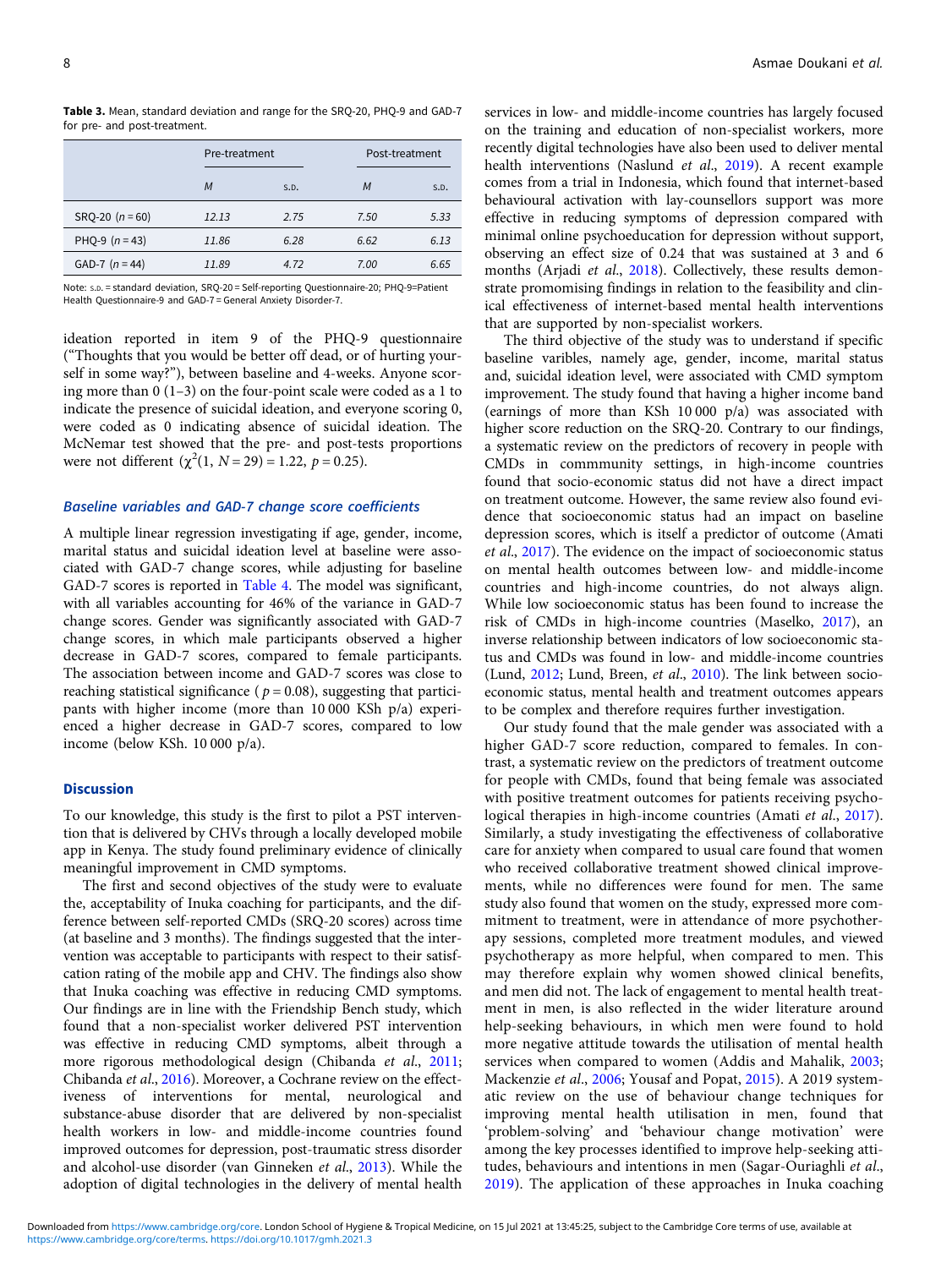<span id="page-8-0"></span>Table 4. Summary of a multiple linear regression model for variables predicting SRO-20, PHO-9 and GAD-7 change scores.

|                   |                                                         | <b>SRO-20</b> |                                |         | PHO-9                                        |                                 |         | GAD-7                                                   |                                 |  |
|-------------------|---------------------------------------------------------|---------------|--------------------------------|---------|----------------------------------------------|---------------------------------|---------|---------------------------------------------------------|---------------------------------|--|
|                   | B                                                       | S.E. B        | CI <sub>95</sub>               | B       | S.E. B                                       | CI <sub>95</sub>                | B       | S.E. B                                                  | CI <sub>95</sub>                |  |
| Age               | $-0.09$                                                 | 1.41          | $-2.676$ to 2.854              | $-5.89$ | 2.26                                         | $-1.460$ to 10.323 <sup>*</sup> | 1.11    | 2.80                                                    | $-4.371$ to 6.590               |  |
| Gender            | $-1.71$                                                 | 1.39          | $-4.440$ to 1.021              | $-1.78$ | 2.72                                         | $-7.107$ to 3.538               | $-7.52$ | 3.65                                                    | $-14.678$ to 0.367 <sup>*</sup> |  |
| Income            | $-3.17$                                                 | 1.53          | $-6.162$ to 0.180 <sup>*</sup> | $-0.37$ | 2.44                                         | $-5.166$ to 4.417               | $-5.68$ | 3.13                                                    | $-11.825$ to 0.463              |  |
| Marital status    | 0.43                                                    | 1.34          | $-2.208$ to 3.062              | $-0.28$ | 2.14                                         | $-4.468$ to 3.911               | $-0.62$ | 2.81                                                    | $-6.130$ to 4.880               |  |
| Suicidal ideation | 4.44                                                    | 1.46          | $1.584 - 7.288$ **             | 4.63    | 2.19                                         | $0.335 - 8.923*$                | 2.85    | 2.88                                                    | $-2.794$ to 8.494               |  |
|                   | $R^2$ = 0.25; F for change in $R^2$ = 2.87 <sup>*</sup> |               |                                |         | $R^2$ = 0.57; F for change in $R^2$ = 4.57** |                                 |         | $R^2$ = 0.46; F for change in $R^2$ = 2.98 <sup>*</sup> |                                 |  |

Note: Age was centred at the means. SRQ-20 = Self-reporting Questionnaire; PHQ-9 = Patient Health Questionnaire-9; and GAD-7 = General Anxiety Disorder-7.  $*n < 0.05$  \*\*p < 0.01

may therefore explain why men in our study experienced a higher reduction of symptoms on the GAD-7. Furthermore, on average, men in our study spent 1.56 mins longer in the chatsession compared to women. Taken together, this may indicate that men engaged and clinically benefited from Inuka coaching more compared with women.

We also found that a higher-age range (over 30 years of age) compared to a lower age range (30 years of age or younger), was associated with a higher decline in PHQ-9 scores. The current evidence around the impact of age on digital mental health interventions outcomes is mixed. While some studies suggest that younger populations may benefit more from digital mental health interventions (Hampshire et al., [2015](#page-10-0); Naslund et al., [2017](#page-10-0)), a meta-analytic review investigating if guided-internet-based interventions resulted in clinically relevant changes for clients, found that higher age was weakly associated with a better response to psychological interventions for depression (Karyotaki et al., [2018\)](#page-10-0). Although the cause of our findings remain unclear, factors that both enhance engagement and increase with age, such as motivation or previous access to treatment, may moderate the association between age and treatment outcome (Karyotaki et al., [2018\)](#page-10-0).

Lastly, we found that the absence of suicidal ideation predicted a higher score reduction on the SRQ-20 and PHQ-9 questionnaire, when compared to participants who reported suicidal ideation. In line with our findings, a study investigating if pre-treatment suicidal ideation predicted treatment outcome of a cognitive behavioural therapy (CBT) intervention for unipolar depression, found that pre-treatment suicidal ideation predicted higher post-treatment depression severity, after controlling for gender, age, number of attended therapy sessions, comorbidity and pre-treatment depression severity (von Brachel et al., [2019\)](#page-10-0). These findings may explain why participants who reported suicidal ideation in our study experienced a lower reduction in PHQ-9 and SRQ-20 scores, compared to participants who did not report suicidal ideation. Our study also found that there were no differences in the presence of suicidal ideation on the PHQ-9 pre- and post-treatment. With a total of 26 participants who reported suicidal ideation, it is highly possible that the analysis was underpowered. However, there is some evidence to suggest that suicidal ideation may be a distinct phenomena, requiring targeted treatment to effectively address (Forkmann et al., [2013;](#page-10-0) Büscher et al., [2020](#page-9-0); Torok et al., [2020\)](#page-10-0). Nonetheless, treatment for depression is still beneficial for people with suicidal ideation (von Brachel et al., [2019](#page-10-0)). Future implementations of Inuka

coaching should aim to employ appropriate protocols to assess clients with high suicidal ideation, to enable timely and targeted referrals under 'Inuka coaching's' referral principle.

There are a number of limitations that should be highlighted. First, the study was conducted as a single-arm, naturalistic, follow-up study in which no control condition was used. An RCT is therefore required to establish causal conclusions about the intervention. Another limitation pertains to only offering the intervention to people who were conversant in writing and speaking English. While the English language, one of two official languages of Kenya (the other being Swahili), was perceived as appropriate to address the country's multilingual population, Swahili remains the most commonly used language. The findings of our study therefore cannot be generalised to non-English speakers in this setting. The study did not formally examine the CHV's experience of delivering Inuka coaching. However, a brief qualitative exploration of the CHVs experience of delivering the intervention was explored in a previous phase of testing in another setting, that will be outlined in another paper. The current study formed one of many phases of 'testing', in an ongoing iterative process of developing, improving and testing the inter-vention (Curran et al., [2012\)](#page-9-0). A final limitation concerns delivering the intervention in the health centre. While this approach was adopted for a range of pragmatic reasons (e.g. providing participants with assistance in using the app, reducing participation barriers for people who did not have access to a suitable/mobile device, and the internet etc.), this meant that participants were not able to take advantage of accessing the intervention from home, which was noted as a reasons for refusing participation in the study. In an attempt to mitigate some of the drawbacks of accessing the intervention from the health center, the study recompensed participants with KSh 300, so that they did not have to cover the costs of traveling to the health centre. Moreover, the CHVs did not know the identity of the participant seeking treatment, and were based in a different part of the health centre to avoid the risk of accidentally meeting. The intervention also took place in a health centre, which may have reduced the stigma associated with engaging in a mental health programme. While the main reason for not allocating mobile devices to participants stemmed from a lack of available resources, some benefits may have been derived from evaluating the intervention in a controlled environment. For example, participants were able to access assistance if they experienced technical problems that can be more prevelant in mobile apps that are in the Beta phase of development. This therefore allowed the research team to become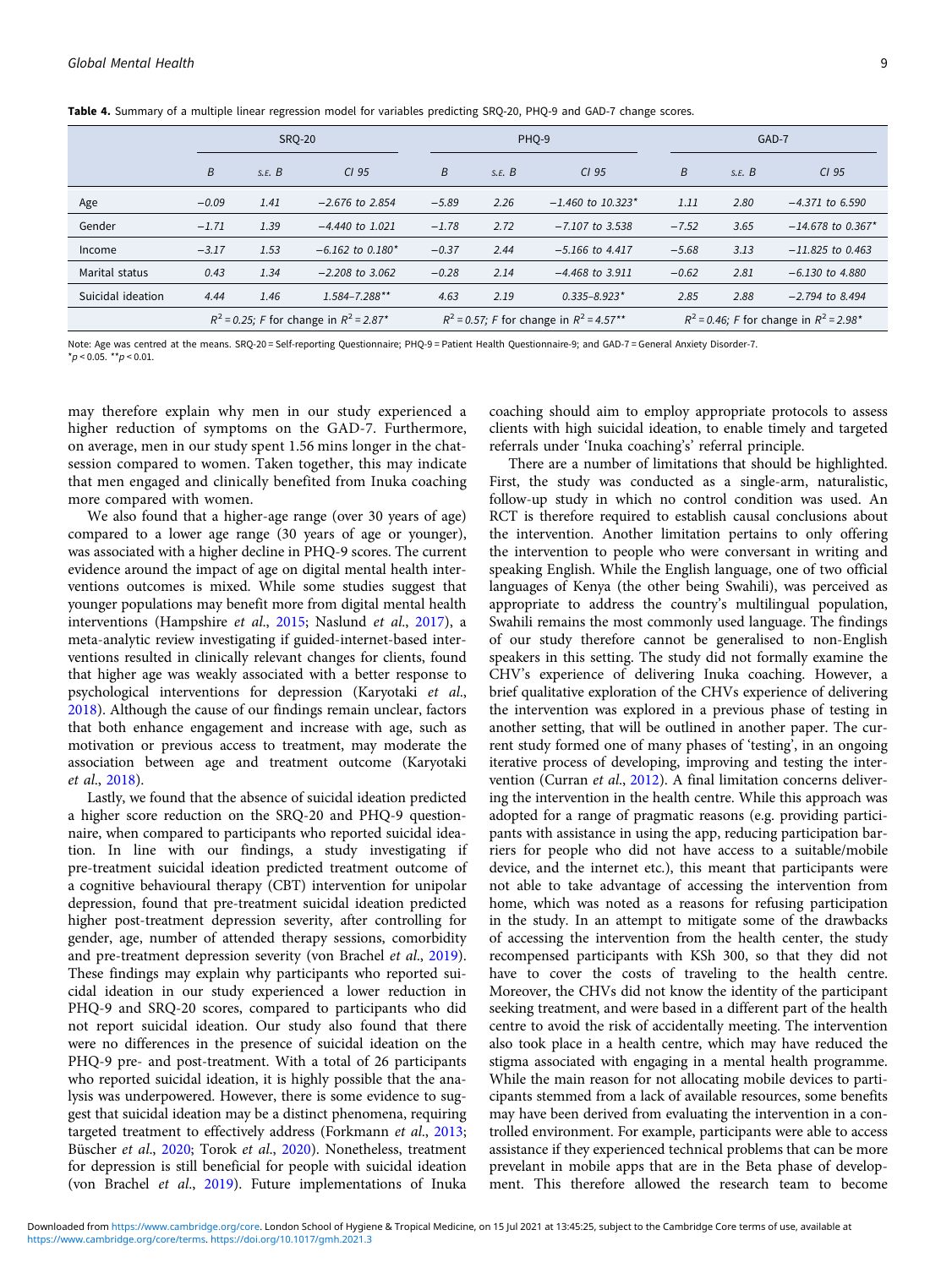<span id="page-9-0"></span>aware of and resolve technical issue more rapidly, than would have been been possible if the intervention was accessed or delivered away from the health centre. Although it would not be possible to make inferences about the acceptability of using and delivering Inuka coaching outside of the health centre, refusal to take part in the study because the intervention could not be completed at home and due to clashes between working hours and the health centre's opening times, may suggest that some some individuals welcome the opportunity to use the intervention at home. Conversely, it is also possible that participants engaged in the study because the intervention took place in the health centre. Further research is required to examine how people wish to access digital mental health interventions in Kenya.

African has the fastest growing mobile network and smartphone access, leading more people in the continent to turn to their mobile devices to access health care advice (Hampshire et al., [2015](#page-10-0); The Economist, [2015;](#page-10-0) GSMA, [2018\)](#page-10-0). A study that surveyed 4500 young people across Ghana, Malawi, and South Africa, found that young people frequently used their mobile devices in the event of sickness, personal health crises, or in response to the health concerns of a friend or relative. Many respondents also used their mobile devices to contact other household members, friends, or neighbours to seek advice, recommendations, or support. These findings may imply that people in low-resource settings use mobile devices to seek informal support for their health-care needs in the absence of readily available services (Hampshire et al., [2015\)](#page-10-0). Amidst increasing ubiquity of digital technologies in the region, Inuka coaching may therefore hold promise in addressing CMDs in the general population, and reach groups of people who are underserved in relation to mental health care.

## Future direction

Future research should robustly evaluate the Inuka coaching through an RCT to address the limitations of our methodological design. In-depth qualitative interviews should also be conducted to understand the clients' and CHVs experience of using and delivering the intervention. The Inuka coaching programme should be offered in Swahili to increase the reach of the programme to non-English speakers in Kenya. Future evaluations should also investigate the feasibility of an improved version of the Inuka coaching app that has greater stability and can be used outside of the health centre, to enable the full benefits of adopting digital technologies in mental health care to be realised. The SSA region's very high care gap for mental health conditions warrants increasing the capacity for potentially cost-effective approaches such as task-shifting and digital technologies, in aid of supporting and expanding mental health care in low-resource settings. The use of digital technologies in healthcare is increasingly adopted in the global north. Not strengthening the capacity for digital mental health technologies and research in the low- and middle-income countries may further widen the digital divide in mental health care between the global north and the global south, and as a result restricting access to potentially efficacious and cost-saving mental health interventions (Peek, [2017\)](#page-10-0).

Acknowledgements. The authors would like to thank Dr Laufkens for reviewing the methodology of the study and Philips Research for supporting the data collection and data management during the course of the project.

Author contributions. The concept of the work was developed by Robin van Dalen (RvD) and Dixon Chibanda (DC). The methodology of the study was developed by Dixon Chibanda (DC), Annie Njenga (AN) and the Philips Research team. Asmae Doukani (AD) developed the analysis plan, with significant contribution from Francesco Sera (FS) and Hristo Valve (HV). Data collection and data management was carried out by AN and overseen by Philips Research. The data analysis was carried out by HV, and overseen by AD and FS. AD prepared all iterations of the manuscript, with significant contributions from RvD, DC, HV, FS and AN.

Financial support. This work was supported by Grand Challenges Canada (GCC) (grant code: 0793-05).

Conflict of interest. Author RvD is the CEO of Inuka.io and AN is employed at Inuka.io. HV works at Philips Research who was involved in the initial development of the platform. DC owns shares in Inuka.io.

Ethical standards. The authors assert that all procedures contributing to this work comply with the ethical standards of the relevant national and institutional committees on human experimentation and with the Helsinki Declaration of 1975, as revised in 2008. The authors assert that all procedures contributing to this study comply with the ethical standards of the relevant national and institutional guides on the care and use of laboratory animals.

#### References

- Abaza H and Marschollek M (2017) Mhealth application areas and technology combinations: a comparison of literature from high and low/middle income countries. Methods of Information in Medicine 56, Issue MethodsOpen, e105–e122.
- Addis ME and Mahalik JR (2003) Men, masculinity, and the contexts of help seeking. American Psychologist 58, 5–14.
- Amati F, Banks C, Greenfield G and Green J (2017) Predictors of outcomes for patients with common mental health disorders receiving psychological therapies in community settings: a systematic review. Journal of Public Health 40, 375–387.
- Andersson G and Titov N (2014) Advantages and limitations of internet-based interventions for common mental disorders. World Psychiatry 13, 4–11.
- Anthes E (2016) Mental health: there's an app for that. Nature 532, 20–23. Arjadi R, Nauta MH, Scholte WF, Hollon SD, Chowdhary N, Suryani AO, Uiterwaal CSPM and Bockting CLH (2018) Internet-based behavioural activation with lay counsellor support versus online minimal psychoeducation without support for treatment of depression: a randomised controlled trial in Indonesia. The Lancet Psychiatry 5, 707–716.
- Becker AE and Kleinman A (2013) Mental health and the global agenda. New England Journal of Medicine 369, 66–73.
- Beusenberg M, Orley J, World Health Organization. Division of Mental Health (1994) A User's Guide to the Self-Reporting Questionnaire (SRQ-20). Geneva: World Health Organization.
- Bruckner TA, Scheffler RM, Shen G, Yoon J, Chisholm D, Morris J, Fulton BD, Dal Poz MR and Saxena S (2011) The mental health workforce gap in low- and middle-income countries: a needs-based approach. Bulletin of the World Health Organization 89, 184–194.
- Büscher R, Torok M, Terhorst Y and Sander L (2020) Internet-based cognitive behavioral therapy to reduce suicidal ideation: a systematic review and meta-analysis. JAMA Network Open 3, e203933.
- Chibanda D, Mesu P, Kajawu L, Cowan F, Araya R and Abas MA (2011) Problem-solving therapy for depression and common mental disorders in Zimbabwe: piloting a task-shifting primary mental health care intervention in a population with a high prevalence of people living with HIV. BMC Public Health 11, 828.
- Chibanda D, Weiss HA, Verhey R, Simms V, Munjoma R, Rusakaniko S, Chingono A, Munetsi E, Bere T, Manda E, Abas M and Araya R (2016) Effect of a primary care–based psychological intervention on symptoms of common mental disorders in Zimbabwe. JAMA 316, 2618.
- Curran GM, Bauer M, Mittman B, Pyne JM and Stetler C (2012) Effectiveness-implementation hybrid designs: combining elements of clinical effectiveness and implementation research to enhance public health impact. Medical Care 50, 217–226.
- Dhadphale M, Ellison RH and Griffin L (1983) The frequency of psychiatric disorders among patients attending semi-urban and rural general outpatient clinics in Kenya. British Journal of Psychiatry 142, 379–383.